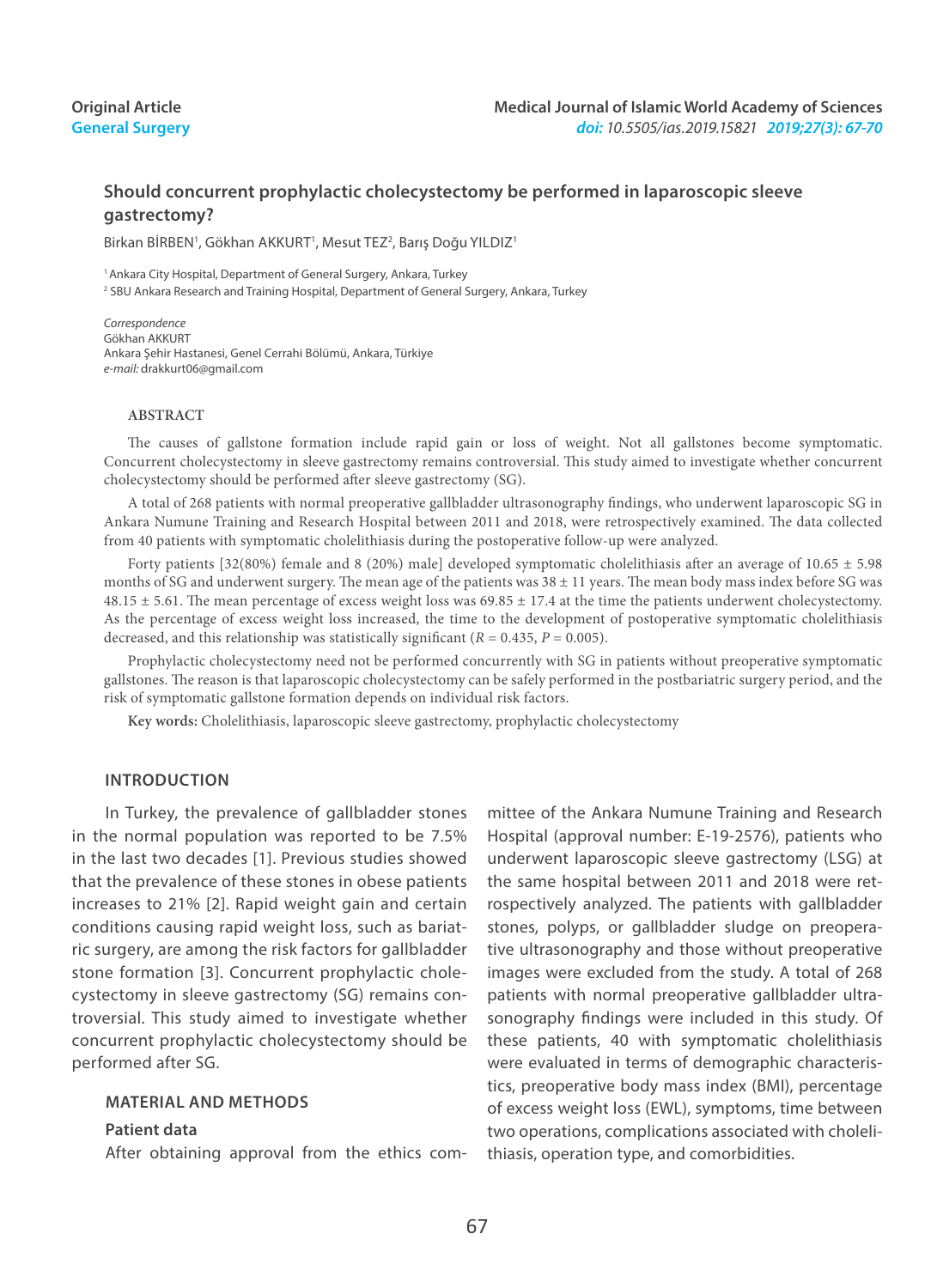### **Statistical analysis**

The Statistical Package for the Social Sciences (SPSS) 15.0 (SPSS Inc., IL, USA) statistics software was used for statistical analysis. The Fisher exact test was used to compare nominal values because of the nonparametric distribution pattern among the groups. The Mann–Whitney U test was used to compare the numerical values. The correlation between parameters was calculated using the Pearson correlation test. A P value less than 0.05 was considered statistically significant.

### **Results**

Symptomatic cholelithiasis developed in 40 [32 (80%) female and 8 (20%) male] of the 268 patients with normal preoperative gallbladder ultrasonography findings after an average of  $10.65 \pm 5.98$  months of SG. These patients underwent surgery. The analysis of these patients is given in Table 1. The mean age was 38 ± 11 years. The mean BMI before SG was 48.15  $±$  5.61. At the time of cholecystectomy, the mean EWL percentage was  $69.85 \pm 17.14$ . Acute cholecystitis developed in one patient (2.5%), and acute cholecystitis, pancreatitis, and choledocholithiasis complications in another patient (2.5%) who underwent endoscopic retrograde cholangiopancreatography (ERCP). The operation was completed laparoscopically in 38 (95%) patients. One patient (2.5%) refused surgery. In another patient (2.5%), laparoscopy was converted into open surgery. This was the same patient who underwent ERCP due to complications. Diabetes mellitus (DM) was present in 10 patients (25%). The relationship between the presence of DM and the time to the development of symptomatic cholelithiasis after SG was not statistically significant  $(P = 0.104)$ . As the percentage of EWL increased, the time to the postoperative development of symptomatic cholelithiasis decreased, and this relationship was statistically significant ( $R = 0.435$  and  $P = 0.005$ ). However, the relationship between BMI before SG and the time to the postoperative development of symptomatic cholelithiasis was not statistically significant (*R* = –0.028, *P* = 0.863).

Table 1 Analysis of the patients who developed symptomatic cholelithiasis in the postoperative period

|                                          | Laparoscopic sleeve<br>gastrectomy                               | Postoperative symptomatic<br>cholelithiasis | P value    |
|------------------------------------------|------------------------------------------------------------------|---------------------------------------------|------------|
| Number of patients                       | 268                                                              | 40 (14.9%)                                  |            |
| Mean age                                 |                                                                  | $38 + 11$                                   |            |
| Sex (male/female)                        |                                                                  | 8/32                                        |            |
| Preoperative BMI                         |                                                                  | $48.15 \pm 5.61$                            | 0.863      |
| Time between the two operations (months) |                                                                  | $10.65 \pm 5.98$                            |            |
| Excess weight loss percentage/mean       |                                                                  | $69.85 \pm 17.14$                           | 0.005      |
| Comorbidities (diabetes mellitus %)      |                                                                  | 10/40 (25%)                                 | 0.104      |
| Symptoms                                 | Minor (biliary colic)                                            |                                             | 38 (95%)   |
|                                          | Acute cholecystitis                                              |                                             | $1(2.5\%)$ |
|                                          | Acute cholecystitis,<br>pancreatitis, and<br>choledocholithiasis |                                             | $1(2.5\%)$ |
| Type of surgery                          | Laparoscopic                                                     |                                             | 38 (95%)   |
|                                          | Converted into open surgery                                      |                                             | $1(2.5\%)$ |
|                                          | Refused surgery                                                  |                                             | $1(2.5\%)$ |
| BMI, Body mass index.                    |                                                                  |                                             |            |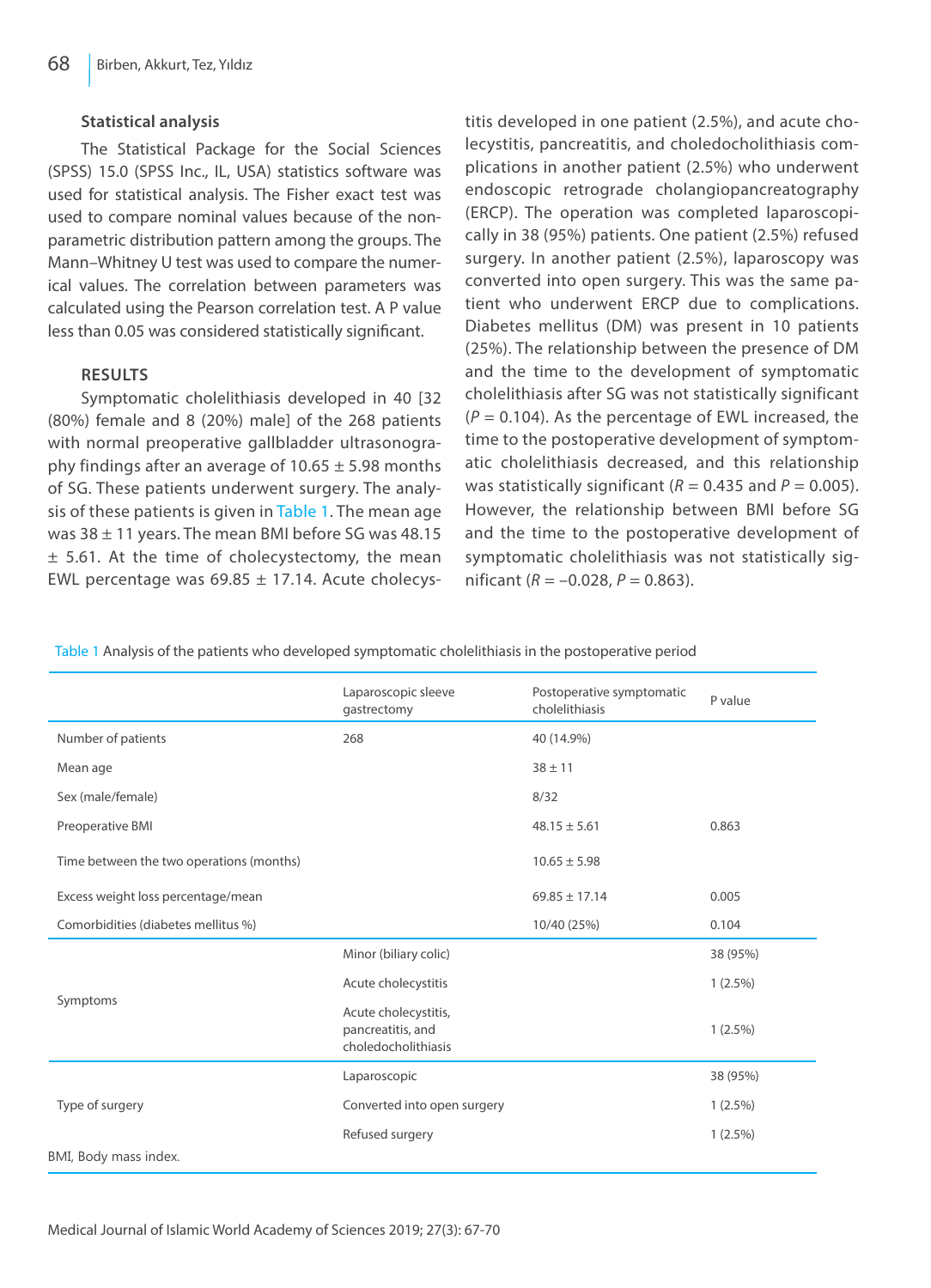## **Discussion**

Although prophylactic cholecystectomy is not performed by most bariatric surgeons, it remains an issue that needs to be clarified. The present study was valuable in terms of its contributions to the literature. In this study, symptomatic cholelithiasis developed in 14.9% of patients after an average of  $10.65 \pm 5.98$ months of SG. Manatsathit et al. reported that cholelithiasis occurred in 95.8% of the patients within the first 18 months after SG, and 22.9% of these cases had symptomatic cholelithiasis [4]. In a similar study, Coupaye *et al.* found that after LSG, 12% of the patients developed symptomatic cholelithiasis, most in the first postoperative year [5]. In another study, Li *et al.* observed that symptomatic cholelithiasis developed in 5.7% of the patients after LSG, and routine prophylactic cholecystectomy was not recommended [6]. Altieri et al. reported the rate of cholecystectomy as 10.1% after SG. It was noted that common bile duct injuries occurred at a high rate (0.12%) in patients who underwent cholecystectomy after bariatric surgery. Previous studies suggested that the risks and benefits of prophylactic cholecystectomy should be considered during surgical decision-making [7].

In this study, no statistical relationship existed between the presence of DM and the time to the development of symptomatic cholelithiasis after LSG. In contrast, Manatsathit et al. found that the prevalence of DM in the postoperative cholelithiasis group was significantly lower [4]. In the present study, the relationship between preoperative BMI and the time to postoperative symptomatic cholelithiasis was not statistically significant. Similarly, Coupaye et al. found that preoperative BMI and preoperative body weight were not associated with the development of cholelithiasis after LSG [5].

The time to the development of symptomatic cholelithiasis after LSG was found to decrease as EWL increased. Manatsathit *et al.* also reported that none of the parameters of postoperative body weight, BMI, EWL, and amount and percentage of body weight loss was associated with postoperative stone formation [4]. In a similar study, Coupaye et al. stated that a decrease in the total body weight of more than 30 kg in the first 6 months after LSG was a risk factor for cholelithiasis [5].

Tustumi *et al.* determined that the risk of complications was higher in postbariatric laparoscopic cholecystectomies than in cholecystectomy undertaken concurrently with bariatric surgery [8]. Juo et al. found no difference between cholecystectomies performed concurrently with bariatric surgery and after bariatric surgery in terms of specific complications associated with cholecystectomy. Therefore, the need for prophylactic cholecystectomy should be evaluated considering individual risk factors [9]. In this study, conversion from laparoscopic into open surgery was required in only one patient with symptomatic cholelithiasis, while the remaining 97.5% of the patients underwent LSG. No complications were found in any of the patients.

Although the prevalence of regional cholelithiasis in Turkey was reported to be around 7.5% in the last two decades, this rate was considered to be even higher due to the limited number of prevalence studies and increasing obesity throughout the country. Therefore, the rate of symptomatic cholelithiasis occurrence after LSG (14.9%) was not much higher than the real prevalence of this condition in the normal population in Turkey as observed in this study.

This study had a limitation. The number of patients with cholelithiasis in this cohort was low. The prevalence of cholelithiasis should be investigated in a larger cohort of patients with SG.

### **Conclusions**

In conclusion, prophylactic cholecystectomy need not be performed concurrently with SG in patients without preoperative symptomatic gallstones. The reason is that laparoscopic cholecystectomy can be safely performed in the postbariatric surgery period, and the risk of symptomatic gallstone formation depends on individual risk factors.

### **REFERENCES**

- 1. Yıldırım B., et al., Tokat ili erişkinleri'nde kolelitiazis sıklığı ve olası risk faktörleri. Akademik Gastroenteroloji Dergisi. 2008; 7(2):83-86.
- 2. Mishra, T., K.K. Lakshmi, and K.K. Peddi, Prevalence of cholelithiasis and choledocholithiasis in morbidly obese south Indian patients and the further development of biliary calculus disease after sleeve gastrectomy, gastric bypass and mini gastric bypass. Obesity surgery. 2016; 26(10):2411-2417.
- 3. Bora, G., B.Ç. Sonbahar, and V. Genç, Bariatric surgery and gallstone problems. JSM Gastroenterol Hepatol. 2017; 5:1078- 1082.